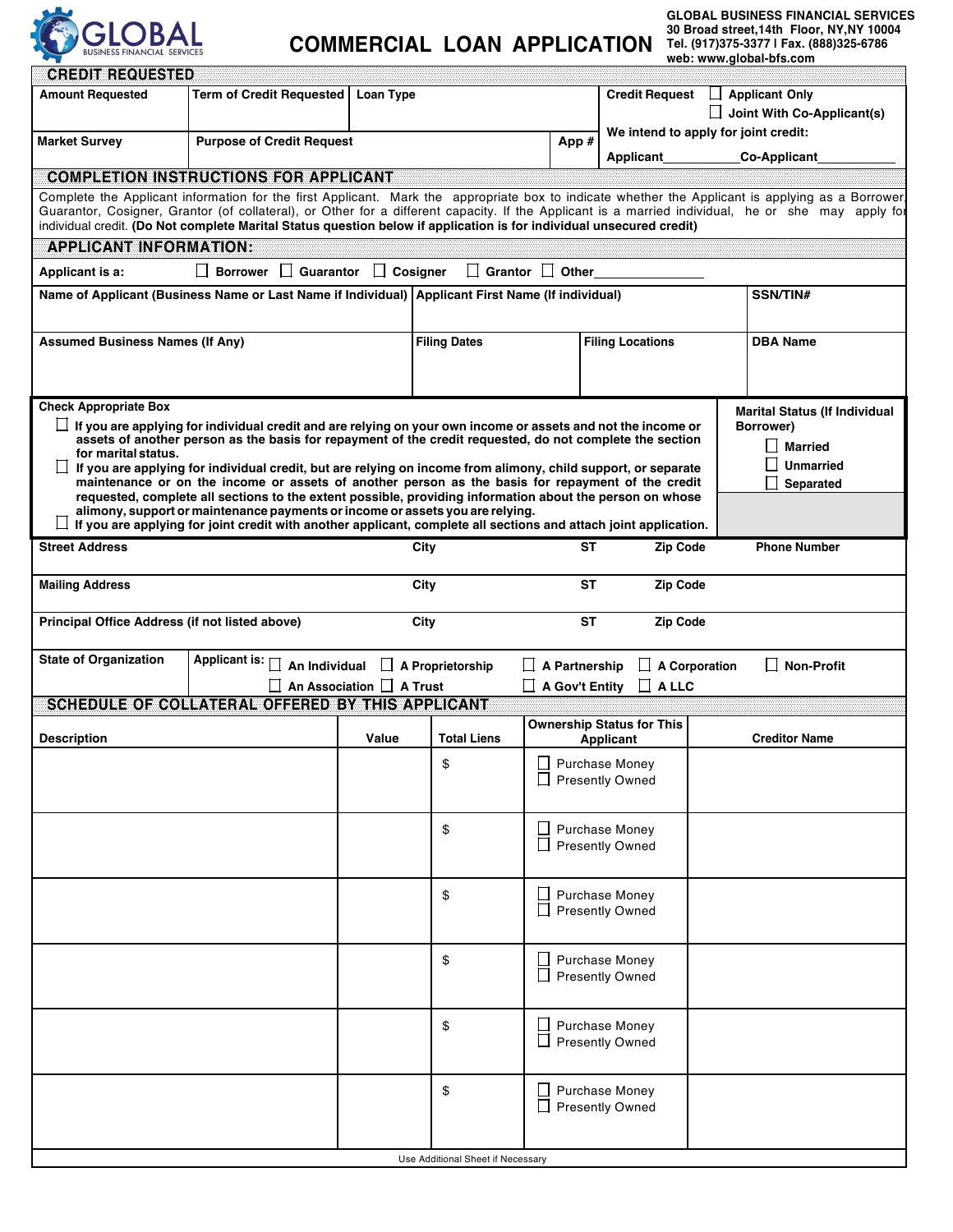| SCHEDU <b>E EO E</b> ALGHES       |        |                |                        |
|-----------------------------------|--------|----------------|------------------------|
| <b>Description</b>                |        | Value          | <b>Subject to Debt</b> |
|                                   |        |                |                        |
|                                   |        |                |                        |
|                                   |        |                |                        |
|                                   |        |                |                        |
|                                   |        |                |                        |
|                                   |        |                |                        |
|                                   |        |                |                        |
|                                   |        |                |                        |
|                                   |        |                |                        |
|                                   |        |                |                        |
|                                   |        |                |                        |
|                                   |        |                |                        |
|                                   |        |                |                        |
|                                   |        |                |                        |
|                                   |        |                |                        |
|                                   |        |                |                        |
|                                   |        |                |                        |
|                                   |        |                |                        |
|                                   |        |                |                        |
|                                   |        |                |                        |
|                                   |        |                |                        |
|                                   |        |                |                        |
|                                   |        |                |                        |
|                                   |        |                |                        |
|                                   |        |                |                        |
|                                   | Total: | $\mathfrak{S}$ |                        |
|                                   |        |                |                        |
| Use Additional Sheet if Necessary |        |                |                        |
|                                   |        |                |                        |
|                                   |        |                |                        |
| SCHEDULE OF LABILITIES            |        |                |                        |
| <b>Description</b>                |        | <b>Type</b>    | <b>Current Balance</b> |
|                                   |        |                |                        |
|                                   |        |                |                        |
|                                   |        |                |                        |
|                                   |        |                |                        |
|                                   |        |                |                        |
|                                   |        |                |                        |
|                                   |        |                |                        |
|                                   |        |                |                        |
|                                   |        |                |                        |
|                                   |        |                |                        |
|                                   |        |                |                        |
|                                   |        |                |                        |
|                                   |        |                |                        |
|                                   |        |                |                        |
|                                   |        |                |                        |
|                                   |        |                |                        |
|                                   |        |                |                        |
|                                   |        |                |                        |
|                                   |        |                |                        |
|                                   |        |                |                        |
|                                   |        |                |                        |
|                                   |        |                |                        |
|                                   |        |                |                        |
|                                   |        |                |                        |
|                                   |        |                |                        |
| Use Additional Sheet if Necessary |        | Total:         | $\, \, \$$             |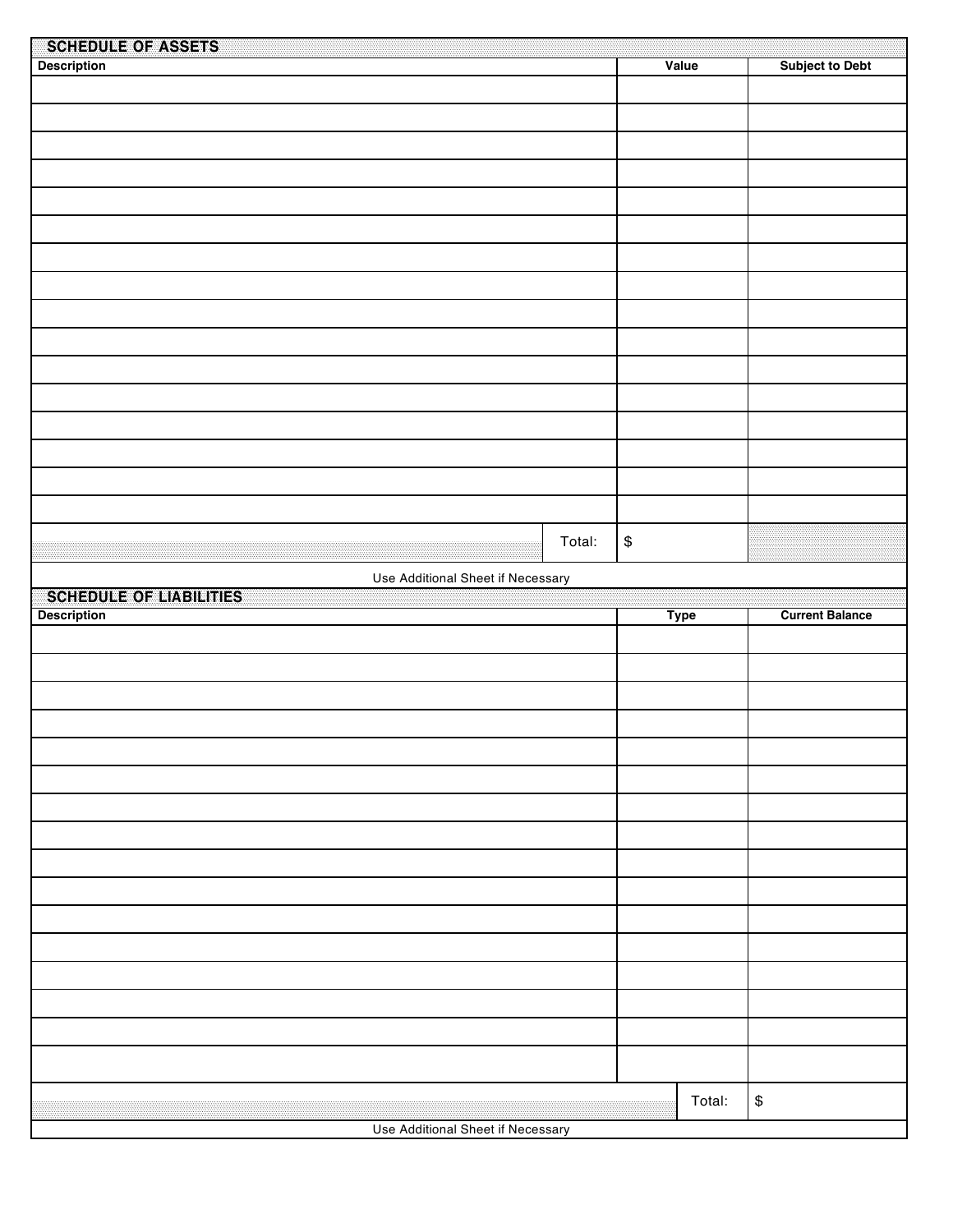| <u>Sehiadurao abxoanses</u>                                                                                                                                                                                                                                                  |                                           |                          |     |  |  |
|------------------------------------------------------------------------------------------------------------------------------------------------------------------------------------------------------------------------------------------------------------------------------|-------------------------------------------|--------------------------|-----|--|--|
| <b>Description</b>                                                                                                                                                                                                                                                           | <b>Type</b>                               | Amount                   | Per |  |  |
|                                                                                                                                                                                                                                                                              |                                           |                          |     |  |  |
|                                                                                                                                                                                                                                                                              |                                           |                          |     |  |  |
|                                                                                                                                                                                                                                                                              |                                           |                          |     |  |  |
|                                                                                                                                                                                                                                                                              |                                           |                          |     |  |  |
|                                                                                                                                                                                                                                                                              |                                           |                          |     |  |  |
|                                                                                                                                                                                                                                                                              |                                           |                          |     |  |  |
|                                                                                                                                                                                                                                                                              |                                           |                          |     |  |  |
|                                                                                                                                                                                                                                                                              |                                           |                          |     |  |  |
|                                                                                                                                                                                                                                                                              |                                           |                          |     |  |  |
|                                                                                                                                                                                                                                                                              |                                           |                          |     |  |  |
|                                                                                                                                                                                                                                                                              |                                           |                          |     |  |  |
|                                                                                                                                                                                                                                                                              |                                           |                          |     |  |  |
|                                                                                                                                                                                                                                                                              |                                           |                          |     |  |  |
|                                                                                                                                                                                                                                                                              |                                           |                          |     |  |  |
|                                                                                                                                                                                                                                                                              |                                           |                          |     |  |  |
|                                                                                                                                                                                                                                                                              |                                           |                          |     |  |  |
|                                                                                                                                                                                                                                                                              |                                           |                          |     |  |  |
|                                                                                                                                                                                                                                                                              |                                           |                          |     |  |  |
|                                                                                                                                                                                                                                                                              |                                           |                          |     |  |  |
|                                                                                                                                                                                                                                                                              |                                           |                          |     |  |  |
|                                                                                                                                                                                                                                                                              | Annualized Total:                         | $\,$                     |     |  |  |
|                                                                                                                                                                                                                                                                              |                                           |                          |     |  |  |
| INGOMERSCHEDUNE                                                                                                                                                                                                                                                              | Use Additional Sheets If Necessary        |                          |     |  |  |
| Alimony, Child Support or Separate Maintenance income need not be revealed if you do not wish to have it considered as a basis for repaying this                                                                                                                             |                                           |                          |     |  |  |
| obligation.                                                                                                                                                                                                                                                                  |                                           |                          |     |  |  |
| <b>Description</b>                                                                                                                                                                                                                                                           | <b>Type</b>                               | <b>Annualized Amount</b> |     |  |  |
|                                                                                                                                                                                                                                                                              |                                           |                          |     |  |  |
|                                                                                                                                                                                                                                                                              |                                           |                          |     |  |  |
|                                                                                                                                                                                                                                                                              |                                           |                          |     |  |  |
|                                                                                                                                                                                                                                                                              |                                           |                          |     |  |  |
|                                                                                                                                                                                                                                                                              |                                           |                          |     |  |  |
|                                                                                                                                                                                                                                                                              |                                           |                          |     |  |  |
|                                                                                                                                                                                                                                                                              |                                           |                          |     |  |  |
|                                                                                                                                                                                                                                                                              |                                           |                          |     |  |  |
|                                                                                                                                                                                                                                                                              |                                           |                          |     |  |  |
|                                                                                                                                                                                                                                                                              |                                           |                          |     |  |  |
|                                                                                                                                                                                                                                                                              |                                           |                          |     |  |  |
|                                                                                                                                                                                                                                                                              |                                           |                          |     |  |  |
|                                                                                                                                                                                                                                                                              |                                           |                          |     |  |  |
|                                                                                                                                                                                                                                                                              | Annualized Total:                         | $\boldsymbol{\$}$        |     |  |  |
|                                                                                                                                                                                                                                                                              | <b>Use Additional Sheets If Necessary</b> |                          |     |  |  |
| EINVANNGIVAI IIVANDIINGOMEISYATEMENI IISTUJMIMARY                                                                                                                                                                                                                            |                                           |                          |     |  |  |
| Total Assets: \$<br>Total Annual Income: \$_______________________                                                                                                                                                                                                           |                                           |                          |     |  |  |
|                                                                                                                                                                                                                                                                              |                                           |                          |     |  |  |
| Total Liabilities: \$<br>Total Annual Expenses: \$<br>1999 - The Manual Expenses: \$<br>1999 - The Manual Expenses: \$<br>1999 - The Manual Expenses: \$<br>1999 - The Manual Expenses: \$<br>1999 - The Manual Expenses: \$<br>1999 - The Manual Expenses: \$<br>1999 - The |                                           |                          |     |  |  |
| Net Annual Cash Flow: \$                                                                                                                                                                                                                                                     |                                           |                          |     |  |  |
| Net Worth: \$                                                                                                                                                                                                                                                                |                                           |                          |     |  |  |
|                                                                                                                                                                                                                                                                              |                                           |                          |     |  |  |
|                                                                                                                                                                                                                                                                              |                                           |                          |     |  |  |